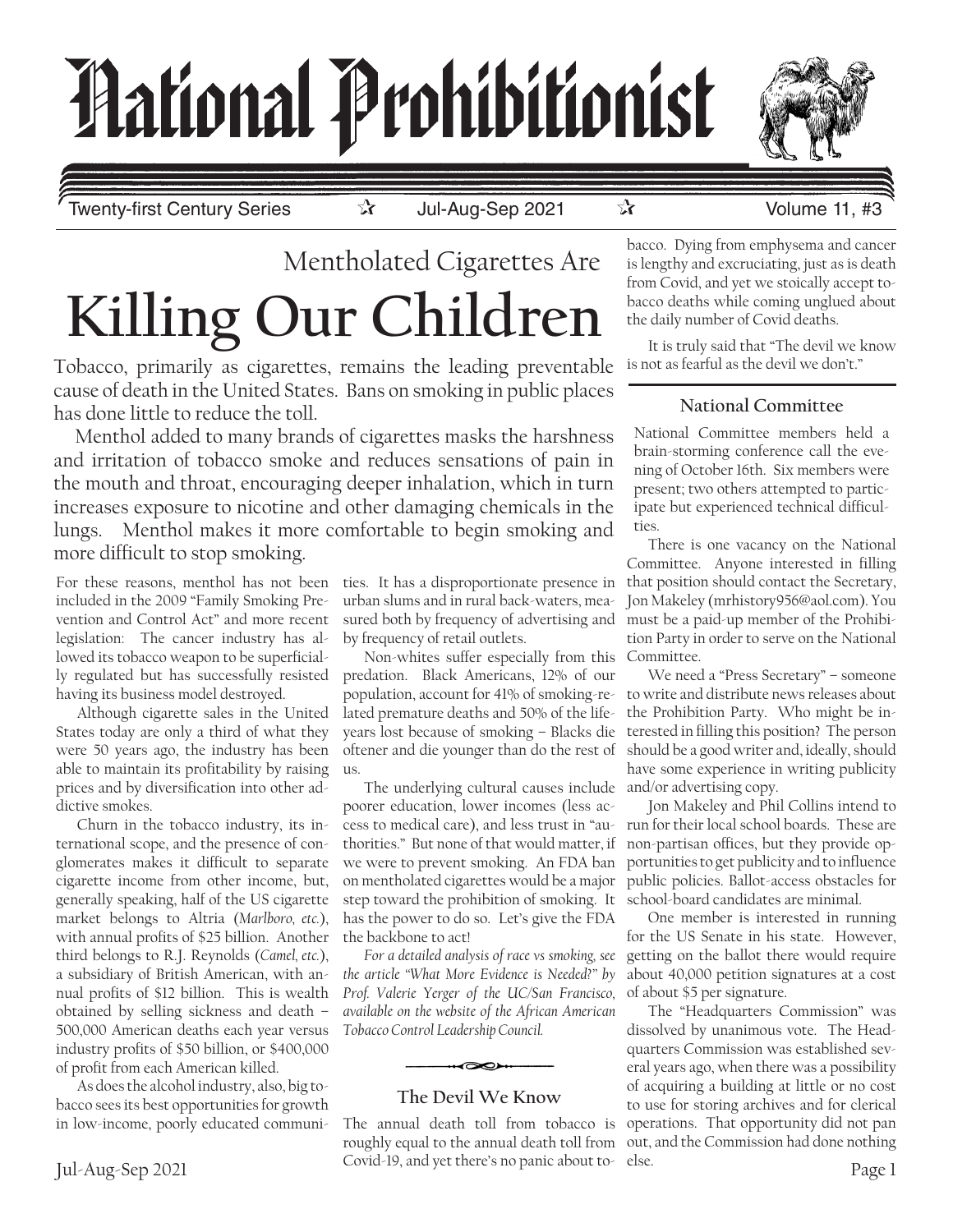# The Hational Prohibitionist

ISSN 1549-9251 D Published at Box 212, Needmore, Pennsylvania 17238 by the Prohibition National Committee. Editor: James Hedges (717-485-5807) hedges@prohibitionists.org

Deadline: last Monday of the month Contributed articles are welcome, but will not be acknowledged or returned unless a SASE is enclosed.

Subscription: \$5/year (12 months) – make checks out to the Prohibition National Committee, memo "National Prohibitionist Fund," and mail to the address above.

Editing, typography, and graphic design by The Camel Press, Big Cove Tannery, Pennsylvania. Printing by Mercersburg Printing, Mercersburg, Pennsylvania.

Editorial material is not copyrighted and may be reproduced by anyone, with credit.

### **Conflicted Government**

We all know that government spends money on "job creation." Most of this work is done openly, by giving tax breaks and other favors to specific employers.

Less obvious is tax money spent on cleaning up after businessmen who have taken their profits and left – jobs created to restore strip mines, plug abandoned oil wells, and remedy other environmental damage.

Least obvious is tax money spent to cause harm directly, thereby creating a need for workers to repair the damage.

Pennsylvania, for example, has a state "Liquor Control Board" dedicated to "increas[ing the] production, promotion, and marketing" of alcoholic beverages. The LCB this year gave \$1.9 million to the Malt and Brewed Beverages Industry Promotion Board and to the Wine Marketing and Research Board.

Pennsylvania and its local governments also spend a great deal of tax money on alcoholic rehabilitation services, medical services, and public safety services, attempting to counter-act the effects of subsidizing the booze industry.

It's a win-win situation: more jobs for business, more jobs for public servants. The only losers are the public – the people who endure the sickness, death, and property loss stemming from the traffic in alcohol.

Christmas is not a time or a season, but a state of mind. To cherish peace and good will, to be plenteous in mercy, is to have the real spirit of Christmas. *–Calvin Coolidge*



**From the Chairman's Corner** *Phil Collins*

Before the October conference call, Jonathan said that we can have more members of the PNC. He said each state can have up to two members and that 47 states can have at least one more member. In October, I emailed about 20 party members, and I asked if they want to join the PNC. I asked them to send me their biographies, if they want to join it. I haven't received any replies, yet. As soon as that happens, I'll tell the other officers.

We have nothing else with which to build the future except the lumber of the past, and the loss of historical consciousness cheats us of our inheritance. *— Lewis Lapham*

#### **Misleading Statistics**

Alcohol consumption figures usually are given as national and state-wide averages, not in "per drinker" averages. About a third of Americans drink little or no alcohol.

Our national average consumption is 2.38 gallons/year, but that includes non-drinkers as well as alcoholics. The two-thirds of people who do all the drinking are putting down quite a lot more than that.

State-wide averages run from 4.74 gallons in New Hampshire to 1.33 gallons in Utah. Probably, more than 1/3 of Utahns are teetotalers, while more than 2/3 of New Hampshirites are drinkers. The state-wide averages are interesting, but they don't tell us much about individual behavior. No one seems to have stated the alcohol problem in terms of state-wide variations in individual consumption: We don't know, if the state-level variations in total consumption are caused by variations in the percentage of alcoholics or by variations in the percentage of teetotalers. The relatively few people who drink in Utah could, individually, be just as drunk as the many people who drink in New Hampshire.

Knowing that matters in terms of how we deal with the alcohol problem in each state.

# **Kudos to Jonathan Makeley**



National Secretary Jon Makeley is a rising star in the Prohibition Party firmament. He is the founder and editor of the monthly *New York Prohibitionist*, the largest Prohibition journal to be published in many years.

He is also editor of the New York Prohibition Party's website.

Makeley lives in Amherst, in western New York State. He holds a bachelor's degree in History from Alfred University (2017) and a master's degree, also in History, from the University of Buffalo (2019). Earlier this year, he earned a second MA from Buffalo, this one in Library and Information Science.

Makeley has served as the town historian of Angelica, New York since 2017. His historical writings include "Enlightenment and Sure Remedy: The Development of Ethics, Thought, and Activism of the 19th Century Temperance Movement in the Western New York", "Claiming the State for the Public Welfare: The Establishment of the First Period of Statewide Prohibition in New York State", the introduction to the 2017 reprint of Temperance Facts by W.G. Calderwood, numerous biographic articles on prohibition party figures, and various papers on local history, temperance, and abolitionism.

Jon intends to make a career in history. He's off to a good start!

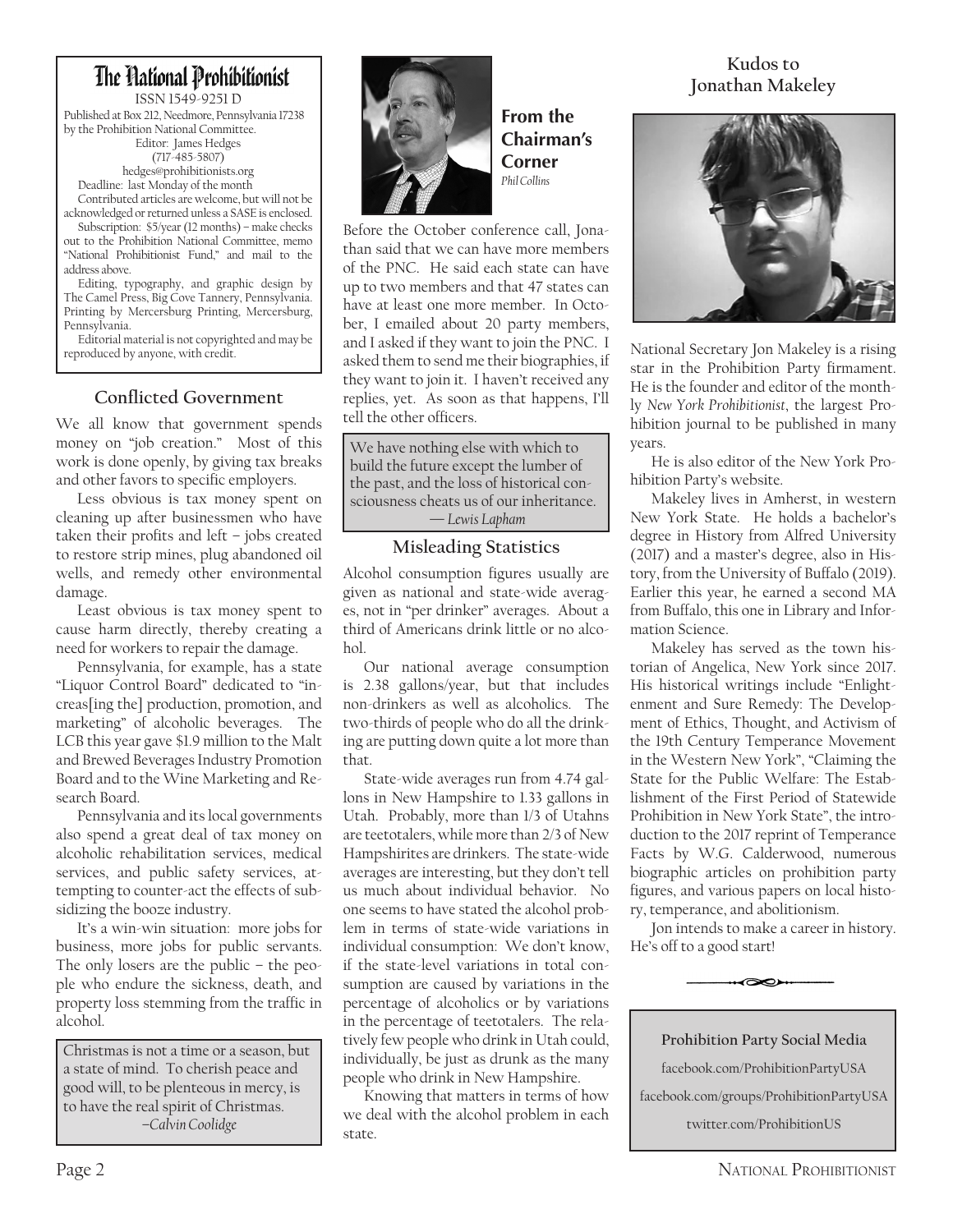

#### **Editor's Musings**

#### **Homeless**

The homeless people cluttering our cities are a national disgrace. America has the ability to solve this problem, if it can find the will to do so.

Some of the homeless are veterans. The least we could do, in penance for the bi-partisan "endless wars" which broke them, would be to require the Veterans Administration to shelter and rehabilitate all of our defeated veterans.

Other homeless have mental problems. America used to have poor houses, "insane asylums," which cared for these unfortunates. During the Reagan era, poor houses were closed and the inmates forced out onto the street as a cost-cutting measure (disingenuously promoted as a way of increasing their individual liberty). Many mental illnesses are treatable these days, if the sufferers are given close supervision and a sheltering environment. We need to rebuild our system of asylums.

The working poor are a substantial fraction of the homeless, industrious people who, because of some misfortune, have become unable to afford housing. The provision of basic social services – subsidized apartments, child care, public transport, universal health care, and vocational training – would enable them to return to the work force.

Shiftless poor, people who are able to work but who reject the jobs on offer, should be encouraged to experience an attitude adjustment, perhaps by being put in work camps similar to the CCC camps of the 1930s. Our country has many opportunities for public service.

Homelessness is not a problem of resources, it is a problem of will. Put your shoulder to the wheel, America, and get us out of this morass!



#### **Abused Women**

Women in poor Muslim societies suffer less domestic abuse than do women in poor Christian societies. That may be because few Muslim men are boozers, and men who drink are more likely to abuse their wives.

Our ancestors 150 years ago understood the link between alcohol and wife-beating. They organized the Prohibition Party in part as a way to promote women's rights. It is a sad commentary on America that today's women's-lib groups promote drinking.



#### **The Bell Tolls For Connie Gammon**

Third-party activist and historian C.L. "Connie" Gammon may have died last summer. Mail has been returned marked "deceased," but no obituary has been found, and the family did not respond to a request for information.

Gammon was, momentarily, our 2020 presidential candidate before being forced out by health problems.

He wrote several books on history and politics, which he sold on Amazon. We hope these will continue to be available. See: amazon.com/author/clgammon.

#### **Alcohol Incest**

 $\overline{\bullet}$ 

Johns Hopkins University recommends that temperance workers adopt successful tactics used by anti-smoking groups against the tobacco industry. It also says:

Here as elsewhere in government, there is an incestuous relationship between booze industry officials and government officials – a so-called "revolving door" of cycling staff between regulators and the regulated. A recent press release from the University calls for more transparency in who from where is doing what.

"The global alcohol industry enjoys billions of dollars in tax breaks, marketing subsidies, and other "perverse incentives" that belie the immense harms alcohol causes – including its link to one death every ten seconds worldwide.

"The industry cozies up to governments, infiltrating policies intended to actually reduce alcohol consumption, often packaging their influence as 'economic development.'"

Ref.: https://vitalstrategies.org/resources/the-sobering-truth-incentivizing-alcohol-death-and-disability/v

#### **Media Drug Pushers**

A recent *Economist* magazine article describes how bootleggers in Colombia buy bulk alcohol, mix it with water and flavorings, then sell it to addicts at prices lower than those at which branded drinks are sold in state stores. Casually prepared black-market booze causes many deaths. Governmental agencies receive dedicated income streams from state-store sales. Illicit drinks provide dark money with which to bribe police and other officials.

*The Economist* says: Lower the price of good booze until the bad booze is no longer profitable. Reducing prices would promote consumption and increase the ancillary costs of health and safety problems caused by drinking.

*The Economist* infers that lowering official prices would shrink revenue streams dedicated to essential governmental functions. Using "sin taxes" to support the government makes promotion of sin governmental policy.

*The Economist* suggests that cheaper legitimate booze would reduce the sickness and death directly resulting from moonshine. That is true, but alcohol causes many health problems at a distance from the act of drinking, and increased consumption due to lower prices would lead to more secondary illnesses.

The Economist states that the alcohol trade in Columbia is uncontrolled because the police are bribed to ignore it. That, also, is true, and the solution to poor policing is better-paid and better-trained police.

The use of recreational drugs is older than humanity. It cannot be eliminated – but it can be minimized by education and enforcement. Cutting the price of legal booze is not confronting the problem, it is just diverting the profits from "criminals" to "respectable businessmen."

#### **Covid with Alcohol**

 $\overline{\infty}$ 

Changes in law and in personal behavior associated with the Covid-19 epidemic have resulted in an increase in alcohol consumption and in fatal traffic accidents. That should surprise no one! After all, state and local governments have forgiven taxes on alcohol (lowering its price), have extended the legal hours of service, and have allowed carry-out mixed drinks.